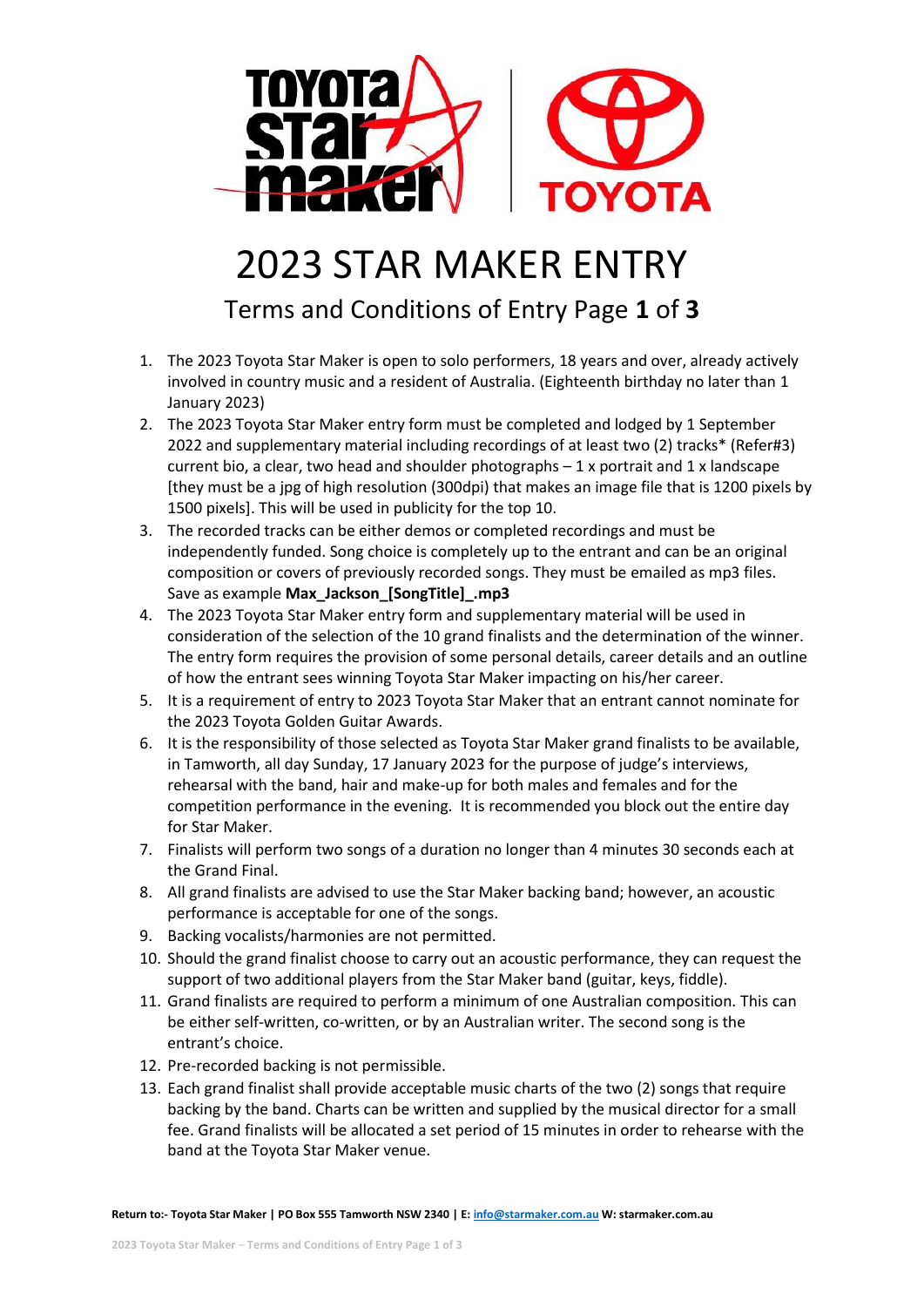

- 14. Broadcast Agreement Permission shall be deemed as granted for the use of finals performances in live radio broadcasts, television broadcast, web casting, sound and/or video recording as authorised by the Star Maker organisers, upon signing of this document.
- 15. Performer Duty of Care Upon signing of this document the finalists indemnifying the organisers against injury caused by the entrant or their equipment.
- 16. The judges' decision will be final and no correspondence will be entered into. No critique is given to individuals.
- 17. An individual may enter Star Maker as often as they wish.
- 18. An individual can be a grand finalist a maximum of three (3) times.
- 19. A previous winner is not permitted to re-enter the competition.
- 20. A previous Golden Guitar nominee or winner is not permitted to enter the competition.
- 21. The 2023 Toyota Star Maker winner's prize includes four (4) recorded songs, upon consultation and approved by Star Maker.
- 22. Organisers will provide a record producer in consultation with the winner.
- 23. The winner will accept the decisions of the organisers in relation to the recording and distribution of the prize as final.
- 24. Star Maker preserves the right to at least two tracks in perpetuity to be used in marketing throughout the Star Maker winner's year and beyond.
- 25. All artwork will be designed by Star Maker.
- 26. The 2023 Toyota Star Maker Winner's logo will be used with all promotion throughout the year.
- 27. The winner shall make every effort to be introduced as the 2023 Toyota Star Maker Winner at all performances throughout the year.
- 28. The winner will receive a portfolio of images, taken by the sponsored photographer, that will be used throughout the year and for the EP cover artwork.
- 29. The winner will provide their own fashion for the photoshoot.
- 30. The winner will receive hair and makeup for the photoshoot.
- 31. The winner must hold a current, unrestricted, Australian Drivers' Licence.
- 32. The winner must not be under the influence of alcohol or drugs whilst driving or representing Star Maker. If found doing so, it will result in being stripped of the winner's title.
- 33. As the prize Toyota vehicle remains the property of the sponsor, the upkeep of the vehicle remains the responsibility of the winner.
- 34. As well as their own personal brand, the winner will represent Star Maker and its sponsors and will agree to comply with standards of proper conduct. The following kind of behaviour will not be acceptable.
- a) Pornography, vulgarity, obscenity or sexually explicit content
- b) anything illegal
- c) hate speech
- d) threats, harassment
- e) Threats or suggesting committing a criminal act